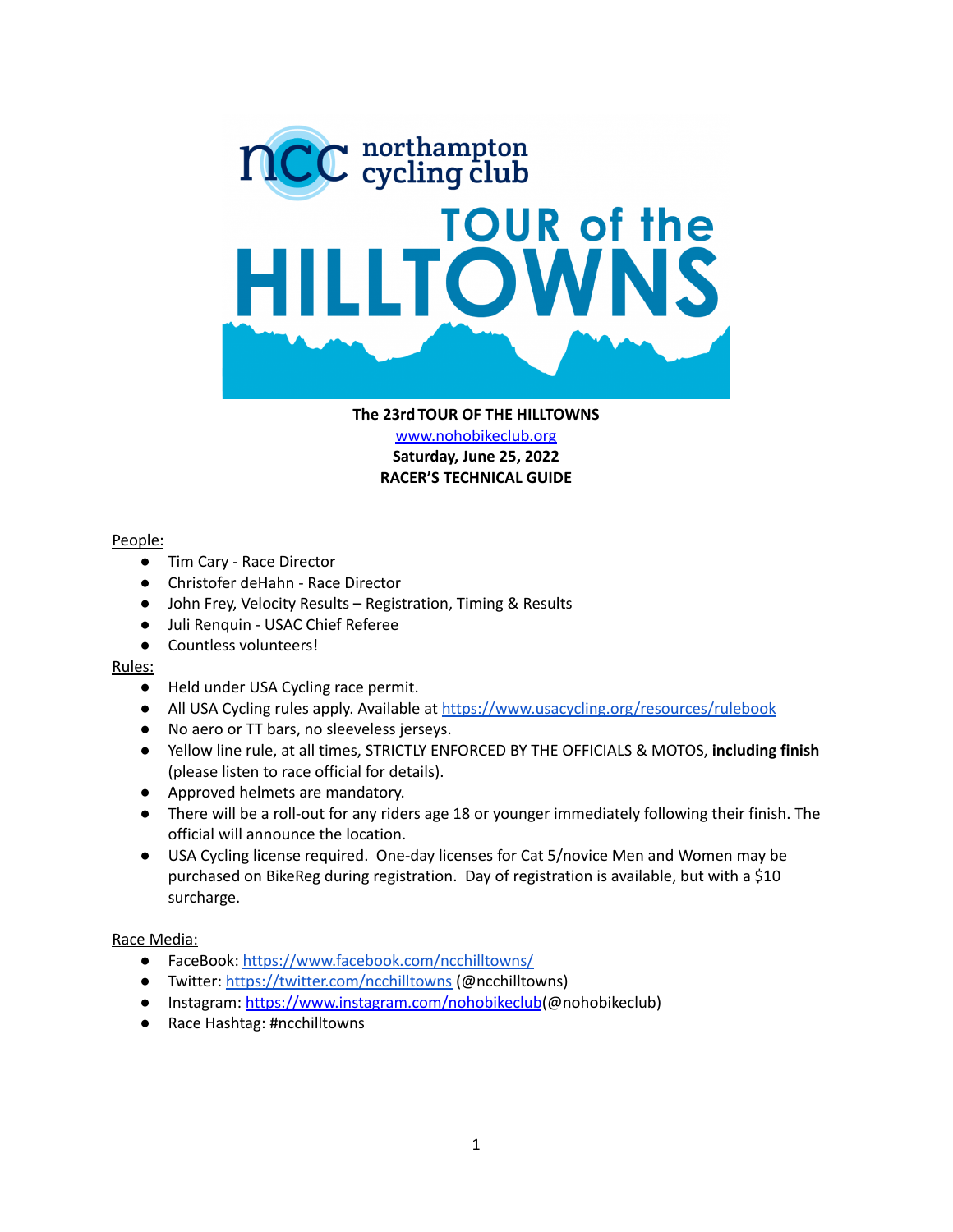## Start/Finish Information:

- **Start** is at Notchview [Reservation,](http://www.thetrustees.org/places-to-visit/berkshires/notchview.html) Route 9, Windsor, MA
- Parking please refer to your pre-race day email for specific instructions, but please avoid any area marked RACE VEHICLES, and leave room for staging at the start line.
- **Finish** is a short 6% climb at the top of Rte 8A in Windsor, about 1.5 miles from Notchview. If spectators wish to watch the finish, they must park at the nearby lots north of the finish line, located on both sides of Rte 8A. It is about a 1.5 mile downhill ride back to Notchview from the finish line. Please do not park on Route 8A.
- Area Map: <https://goo.gl/maps/7asMjk5LZ382>
- Registration is inside the red house on the reservation.
- Porta-Potties will be located near registration. **Please use them**. Even though we are "in the middle of nowhere", please respect the reservation. Public urination & nudity will not be tolerated and is subject to disqualification and possible fines.
- Potable drinking water is available outside the registration house via a hose. We will also have some in thermal buckets under a canopy next to registration.

## Feed Zone:

Directions from Notchview: Closest street address to plug into a GPS: 808 Cape St, Ashfield, MA 01330

- Turn left out of the parking lot onto Rte 9 East.
- Continue on Rte 9 East about 15.2 miles
- Turn Left onto Rte 112 North
- Continue on Rte 112 North (Cape St) for about 4.4 miles
- Sanderson Academy school is on the left, parking available
- Located at the small pull-out, north side of the road, corner of Rte. 116 and Rte. 112 in Ashfield.

[Google](https://goo.gl/maps/cvnCk3YmVZy) Map of feed zone. Please do not park on Rt. 116 or Rt. 112, please use the Sanderson Academy school parking lot. Feed zone is for all fields. We will strive to provide neutral feeding if we get enough volunteers, but safety comes first, and marshals take priority. We will have several cases of bottled (not bike bottles) water at the feed zone that anyone can use. Please plan accordingly. Please pick up and remove all bottles and trash from the feed zone and the roadsides before and after it, even if you didn't put it there. Let's leave it cleaner than we found it!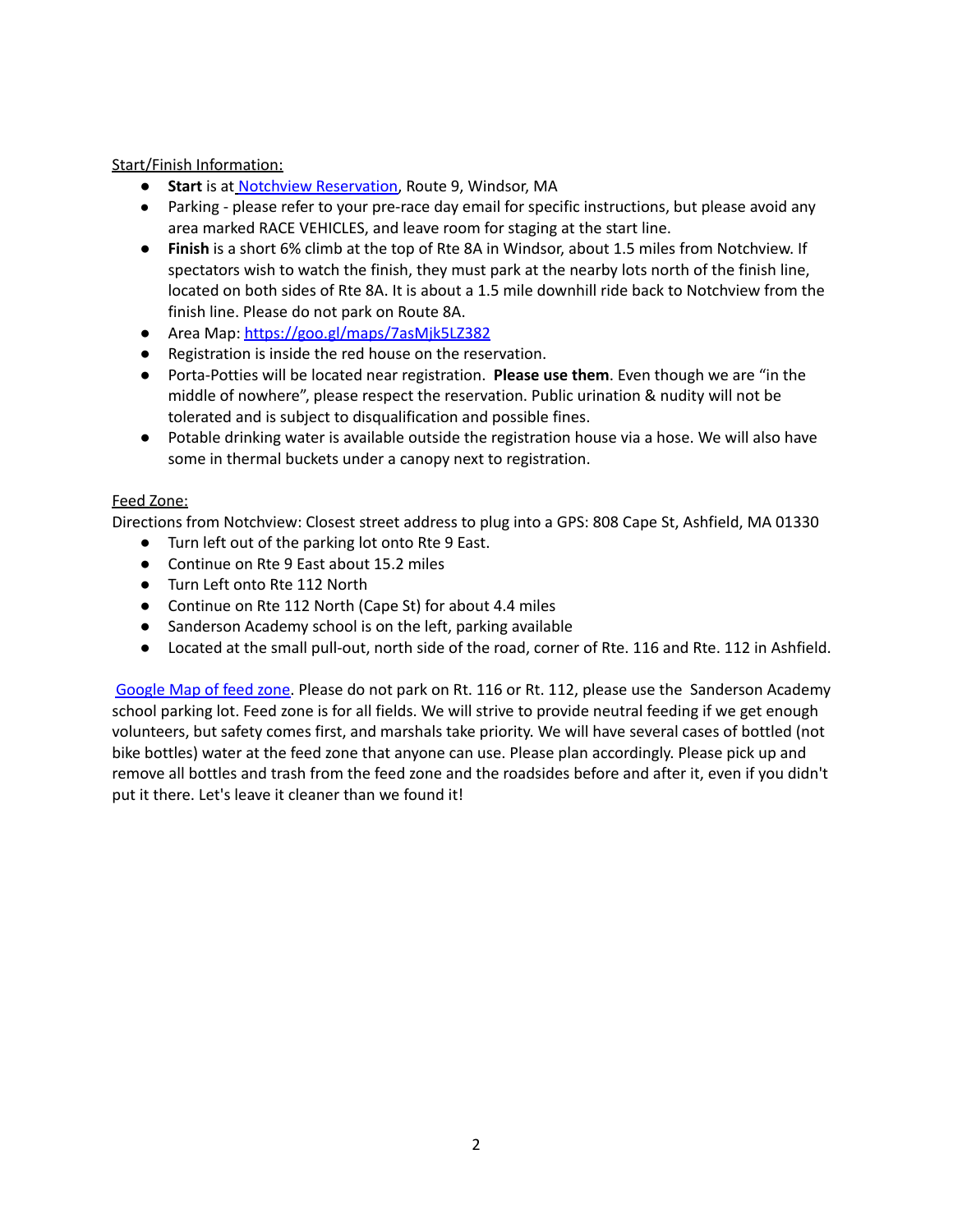## Directions to Start Line:

West on Route 9 from Northampton, MA, 29 miles to Windsor. Notchview Reservation is about one-mile east of Windsor Center and Rt. 8A. Use 2241 Berkshire Trail, Windsor, MA for your GPS

| Race                     | <b>Start Time</b> | <b>Bib Pickup Close</b> |
|--------------------------|-------------------|-------------------------|
| Men Pro $1/2/3$          | 10:00AM           | 9:30AM                  |
| Men $40+ /$ Men $50+$    | 10:10AM           | 9:40AM                  |
| Men $3/4$                | 10:20AM           | 9:50AM                  |
| Men Cat $4/$ Men $60+$   | 10:30AM           | 10:00AM                 |
| Men Novice (Cat 5)       | 10:40AM           | 10:10AM                 |
| Women P/1/2/3, Women 4/5 | 10:50AM           | 10:20AM                 |

### **Pre‐race notes:**

- Registration will open at 9:00AM and close 30 minutes before the start of each race
- Cellular service at Notchview is limited. **Please take a photo of your USAC license or print a paper copy if you use the smartphone app**. No Wi-Fi will be available on-site.
- We need to get permission from **SIX** towns in order to hold this race. Our relations with the towns have been severely strained due to the behavior of riders in past years. Please be polite and courteous in your interactions with officials, volunteers, police officers, spectators, and the general public. Put wrappers and empty bottles in your pockets! Public urination will not be tolerated and will result in disqualification and possible prosecution. **We had complaints the last time we raced and the race organizers have worked hard to convince the town officials that this will not happen again.** Please don't make us liars!
- Do not paint or write anything on any of the roads.
- Bring your trainer to warm up, **do not warm up on the roads. Riders warming up on the local roadways do so at their own risk.** We advise against using Rte 9 and Rt 8A to warm up. Notchview has a few paved sections, but space is limited.

### **Race Notes:**

● Course Description: a 84.2 mile. double loop with 2 major climbs and one feed zone for the P/1/2 category, and a 52.6 mile loop with one major climb and one feed zone for all other categories. Start is is at Notchview Reservation on Rt. 9 in Windsor, MA. Finish is a short 6% climb at the top of Rte 8A in Windsor, about 1.5 miles from Notchview. NO PARKING ALLOWED AT THE FINISH OR ANYWHERE ON RTE 8A.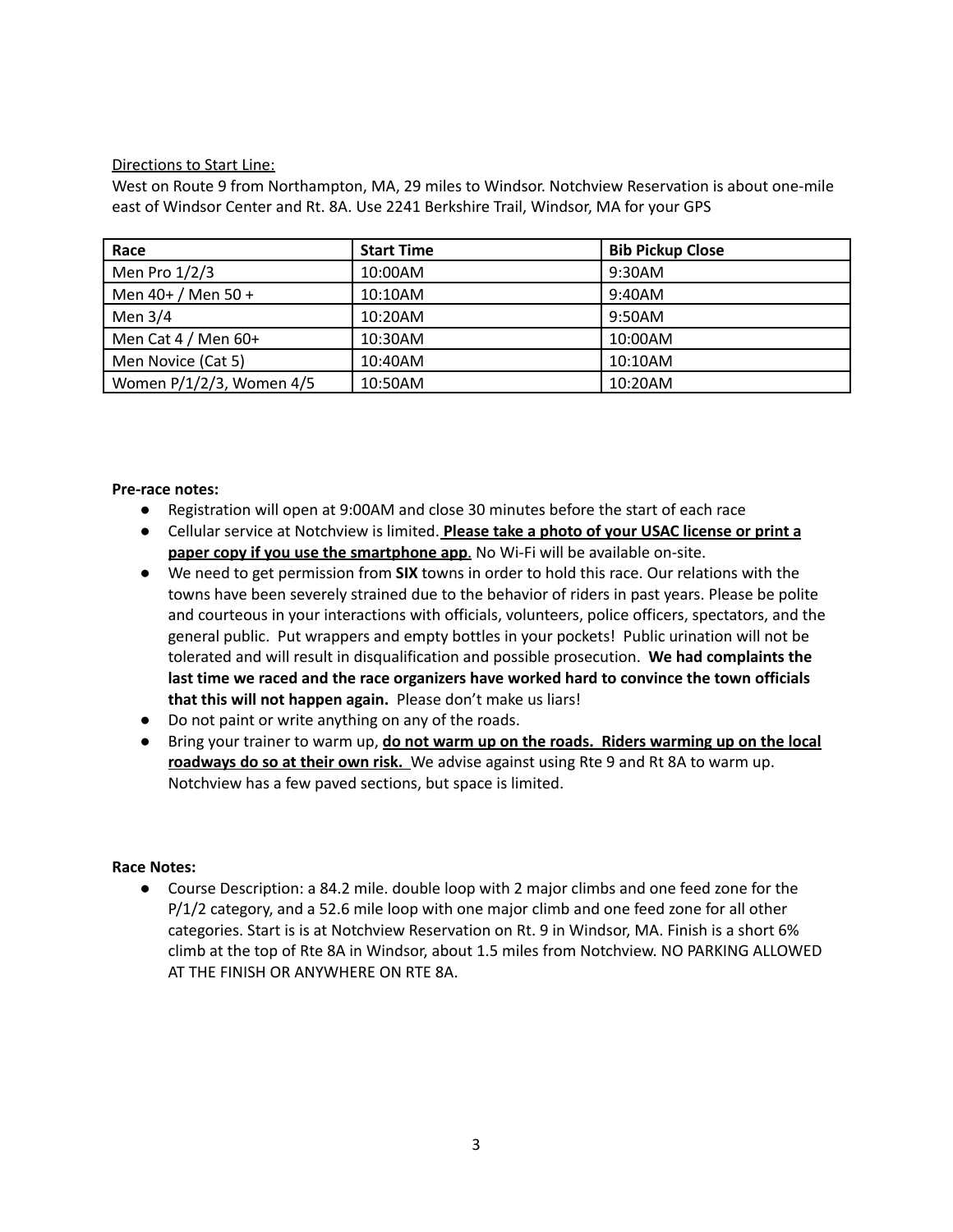



#### P 1/2 Course:



- Start is NEUTRAL. Racing does not start until the entire field has turned right onto Rte. 8A *and* the lead car or moto pace has accelerated away from the field. Please pay attention to all official instructions at the start.
- PLEASE: Do not litter –put trash in your pockets and do not throw water bottles except near the start line and feed zone.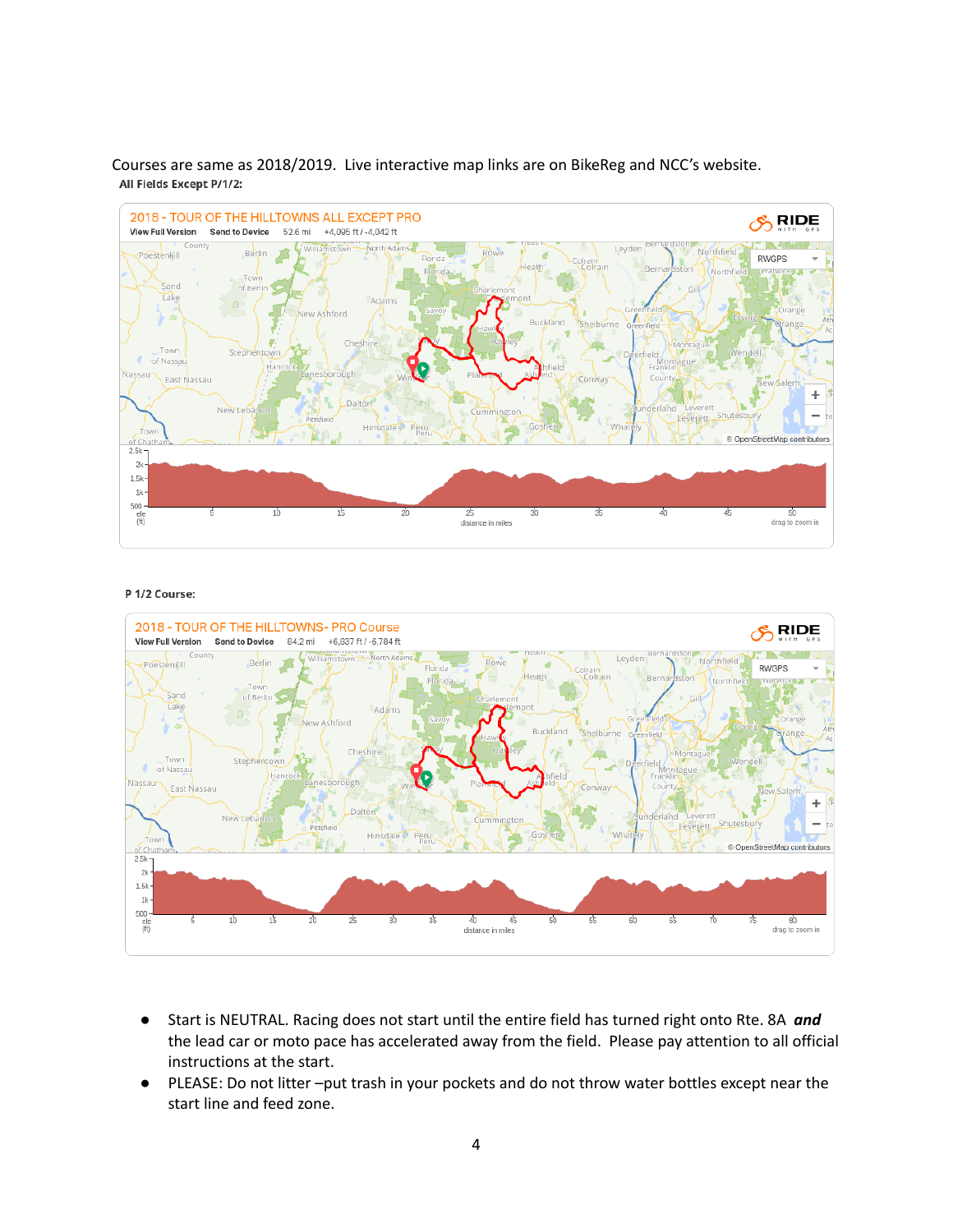- All fields will be wheels in wheels out unless there are wheels greater than 10% of the number of entrants in a field.
- We will have a SAG vehicle rolling the course at the end of the race, but we can't guarantee a pickup. Please carry a tube and air/co2 with you, if you flat and are not in the break you could have a long wait.
- We may have mechanical services available pre-race for any last minute fixes, but please plan on having your own simple tools and pump.
- Rolling enclosure each field will have either a lead moto or car, and follow car. If you are dropped and fall outside of the rolling enclosure, obey all traffic laws. Stay as far to the right as is safe and do not impede the normal flow of traffic. We had complaints in previous years about this that put the race in jeopardy this year- PLEASE obey all traffic laws if you are outside the enclosure and be respectful to motorists and pedestrians. You are considered a regular cyclist at this point by the towns we race though.
- **IMPORTANT**: We run the race through "right to farm communities". That means we may have to neutralize a field due to farm equipment or animals. Please, be patient and follow all officials' instructions.

## **Course Notes:**

The roads are in good shape. Last minute construction and repairs can pop up, so please be aware. Known spots to use caution:

- At the right turn from 8A onto 116 (Mile 5.5) and left turn in the same intersection (Mile 48.5) there may be traffic cones along the centerline. Proceed with caution and ride to the right of all traffic cones (do not cut the left hand corner).
- Watson Rd, mile 28 and (59.5 for p/1/2) has a sharp left- there will be marshals, but use caution.
- Bug Hill and Bear Swamp roads have some exciting curvy and fast descents- use caution. Look for signs and marshals.
- The roads are open to the public. Ride smart and safely.

## **Awards:**

**Podium:** The podium will be set up at Notchview, 1.5 miles from the finish (where you started). **Please continue back to Notchview after your finish**. DO NOT STOP at the finish line as the town has safety concerns. We will attempt to get the top three results settled as quickly as possible and before results are posted officially, so that we can get your podium picture taken.

**Prizes:** All prizes will be awarded promptly after results are posted at the registration area. Results will be posted at registration and on Road-Results [\(www.road-results.com\).](http://www.road-results.com)